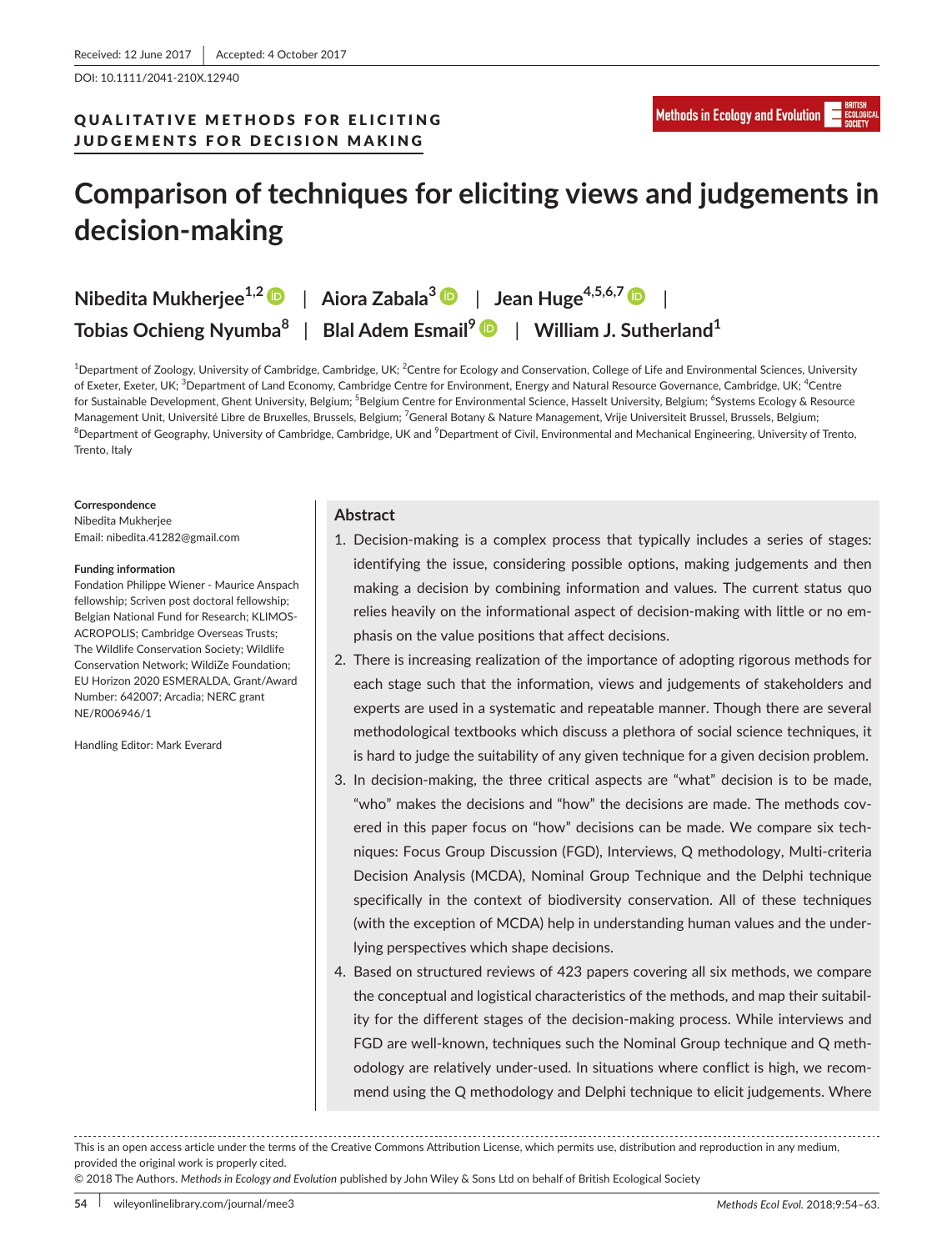conflict is low, and a consensus is needed urgently, the Nominal Group technique may be more suitable.

5. We present a nuanced synthesis of methods aimed at users. The comparison of the different techniques might be useful for project managers, academics or practitioners in the planning phases of their projects and help in making better informed methodological choices.

#### **KEYWORDS**

conservation, decision-making, Delphi technique, focus group discussion, interview, multicriteria decision, nominal group technique, Q methodology

## **1** | **INTRODUCTION**

Effective decision-making is at the heart of successful biodiversity conservation and management. From addressing human–wildlife conflict (Redpath et al., 2013) to optimizing the use of resources, efficient management interventions are urgently required to address the loss of biodiversity. Research on decision-making in conservation has increased over the years (Figure 1) and it is increasingly accepted that there are benefits from using rigorous means of making assessments (Sutherland & Burgmann, 2015).

However, decision-making is a complex process as it often involves multiple stakeholders and trade-offs (Hirsch et al., 2011). In any decision-making context, whether in conservation or elsewhere, bounded rationality, inclusivity and access to relevant evidence are critical issues (Brown & Everard, 2015; DeFries & Nagendra, 2017; Mukherjee et al., 2015; Sutherland, Pullin, Dolman, & Knight, 2004). Decision-makers often have to make decisions in the absence of complete information or when the existing scientific information does not



FIGURE 1 Evolution of publications on decision-making in conservation. The figures for number of studies per year were searched and downloaded from the search engine Scopus in March 2017. The keywords used were 'decision-making', 'conservation' and 'decision-making AND conservation' respectively. To estimate the total number of publications in the Scopus database the following search string was used: (TITLE-ABS-KEY(a or e or i or o or u) AND (LIMIT-TO (DOCTYPE,"ar") OR LIMIT-TO (DOCTYPE,"re") OR LIMIT-TO (DOCTYPE,"ip"))). Number of total studies in all disciplines is approximate

provide adequate evidence to solve the management problem at hand (Sutherland et al., 2004). For instance, the spatial and temporal scales at which ecologists conduct their research may be vastly different from those at which land-use decision-makers need to make decisions (Habel et al., 2013). Recent lawsuits filed by the Centre for Biodiversity in the US have forced several listing decisions by the US Fish and Wildlife Service based on inadequate information. Furthermore, for local-scale management issues, there might be a lack of site-specific studies or cost-effective solutions.

Decision-making in conservation (and elsewhere) is essentially a human enterprise. It is shaped by the same agencies, dynamics and biases that shape decisions in any context. Inevitably, values and verifiable facts shape conservation decision-making (Chan et al., 2016). Since biodiversity conservation is also a social construct (Fischer & Young, 2007), its management requires an explicit recognition of the dynamics of shifting perceptions (framings) and goals of conservation (Brown & Everard, 2015; Mace, 2014). Failing to integrate the human dimension in conservation often leads to less effective interventions (Bennett et al., 2017). This is in contrast to the current paradigm of mechanistic underpinnings of solving decision-making problems (Gregory et al., 2012). Decision-making is too often approached as a structured problem that needs "fixing" without adequate emphasis on the value judgements that shape real world decisions. Researchers (often trained in natural sciences) typically tend to move rapidly into highly complex modelling exercises without any consideration of the value positions from which the different priorities arise.

Currently there seems to be growing recognition of the paradigm of post-normal science (Funtowicz & Ravetz, 1994). In the context of sustainability, knowledge creation consists of more than the rational, cognitive and technical procedures of science as previously understood. Instead, knowledge creation is perceived as a process or practice (Zanotti & Palomino-Schalscha, 2015) that needs to deal with unstructured problems. Unstructured problems are characterized by a lack of repeatability due to uncertainty over elements of components of the problem, such as norms and values (Hugé, Block, Waas, Wright, & Dahdouh-Guebas, 2016). Biodiversity and conservation decisions often incorporate unstructured problems (DeFries & Nagendra, 2017). Where there is a need to incorporate different perspectives there is a need to involve multiple actors in these decisions.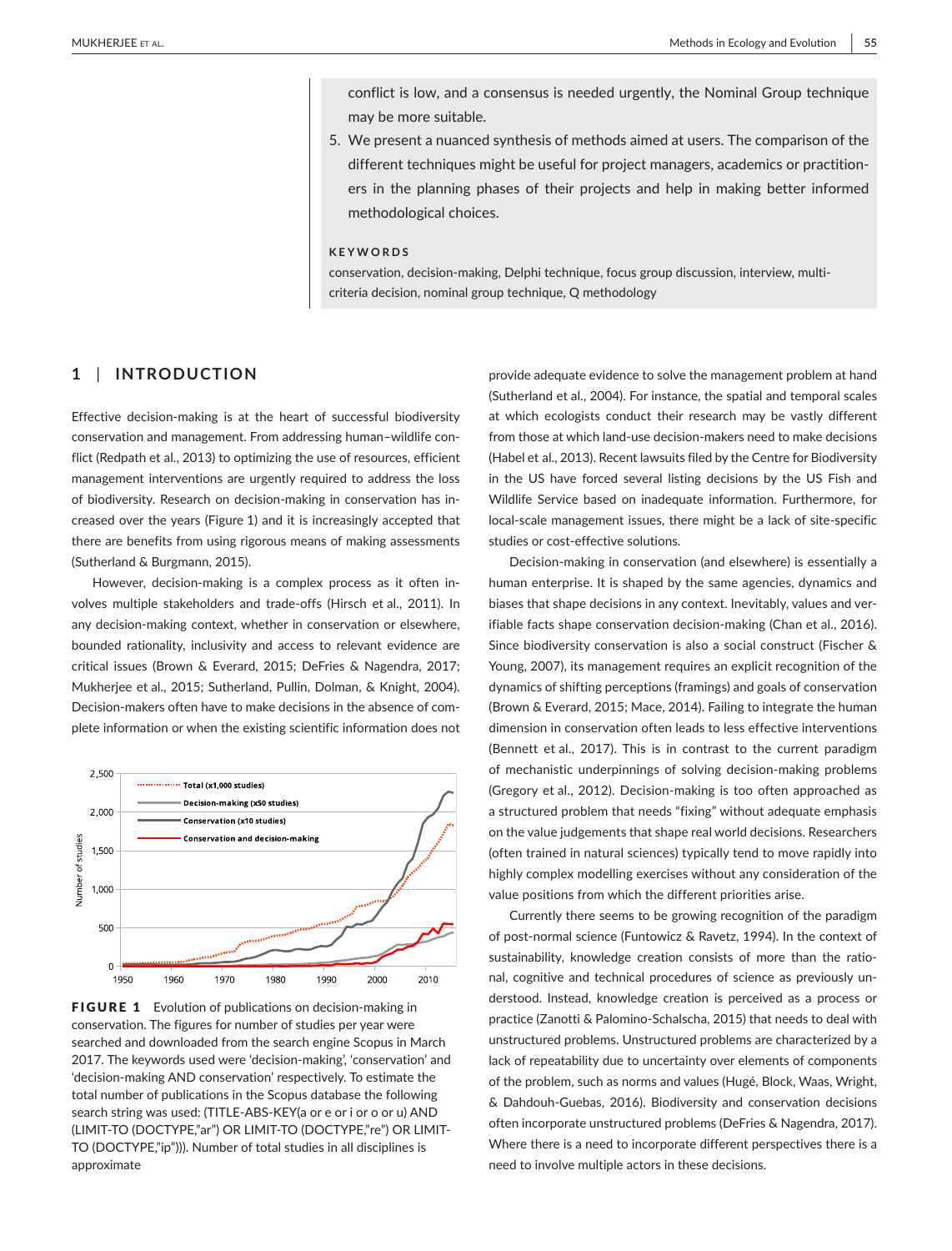The rational choice for making decisions involving social constructs would be to emphasize the need to understand stakeholder's perceptions and values. For the purposes of this paper, we define decision-making as the process of identifying options and selecting a feasible solution, based on evidence combined with the decisionmaker's values and experience (DeFries & Nagendra, 2017). There is growing acknowledgement of the importance of producing a robust and comprehensive knowledge base in order to address the diverse challenges in biodiversity conservation (Adem Esmail, Geneletti, & Albert, 2017; Binder, Hinkel, Bots, & Pahl-Wostl, 2013). There are multiple sources of conservation-relevant knowledge, requiring crossing disciplinary boundaries (e.g. Adem Esmail & Geneletti, 2017). The call for inter- and trans-disciplinarity resonates in both the science (Bennett et al., 2017; Mace, 2014; Tallis et al., 2014) and policy communities (IPBES, 2016).

Documenting the knowledge of practitioners is a challenge (let alone quantifying it), even though some studies suggest that practical knowledge and social learning play a crucial role in decision-making (Weiss, 1979). While the diversity of values and voices is to be welcomed as it can generate innovative and socially robust solutions, this diversity can also appear overwhelming. Translating the calls for coproduction of knowledge and inter-disciplinarity into practice is thus a daunting task (Sutherland, Gardner, Haider, & Dicks, 2013).

This complexity of conservation decision-making motivates the need to find effective multidisciplinary tools for decision-making that can incorporate a range of sources of knowledge. We need a clear understanding of which methods are most suitable and in which context. For example, techniques such as the Nominal Group Technique or Delphi technique (Hugé & Mukherjee, 2017) improve decision-making compared to face-to-face meetings (Graefe & Armstrong, 2011). These methods originate in diverse and specific academic disciplines or "silos," making them generally relatively unknown and underused in ecology and conservation. Academic training of conservation scientists should ideally introduce them to the various options available for decision-making (Tallis et al., 2014).

To address the challenges above, we briefly introduce and compare six methods that can facilitate decision-making in biodiversity conservation. In decision-making, the three critical aspects are "what" decisions need to be made, "who" makes the decisions and "how" the decisions are made. The methods covered in this paper focus on "how" decisions can be made and on how perceptions can be elicited. For a review on "who" makes decisions, please see Reed et al. (2009) for a typology of stakeholder engagement methods. Brown and Everard (2015) provide a detailed typology of "what" type of decision responses are possible under an ecosystem approach. An in-depth overview of the range of social science techniques for conservation is provided in appendix A in Bennett et al. (2017). Succinct reviews on knowledge synthesis techniques can be found in Pullin et al. (2016) while integrative assessment methods are covered in Ness, Urbel-Piirsalu, Anderberg, and Olsson (2007). In terms of "how" decisions are made, three questions are key: (1) What drives decisions? (2) How can the process of decision-making be structured to reduce bias and

inefficiencies? and (3) How best to evaluate past decisions so as to improve them?

There is no single optimal method for making decisions or for eliciting views and judgements leading to decisions. We compare six techniques that, to our knowledge, are best suited to the various stages of the decision-making process and for eliciting judgements in conservation. These techniques were selected based on consultation with experts as well journal editors. The techniques discussed here are Interviews, Focus Group Discussion (FGD), Nominal Group Technique, Q methodology (Q), Delphi technique, and Multi-criteria Decision Analysis (MCDA). Of these, five are reviewed for the first time in conservation in this special issue, and the Delphi technique was reviewed elsewhere (Mukherjee et al., 2015). This paper aims to:

- **1.** describe and compare the six methods and their respective strengths and weaknesses;
- **2.** review the current use/application of these methods in ecology and conservation;
- **3.** provide guidance to assess the suitability and feasibility of using these methods for a given question.

# **2** | **MATERIALS AND METHODS**

## **2.1** | **Review process**

Narrative reviews (as opposed to systematic reviews or synopses) often suffer from cherry picking of evidence (confirmation bias) by the authors (Hagger-Johnson, 2014). To minimize this bias, we provide a comprehensive overview of the application of each of the six techniques, through a systematically conducted structured review in Scopus adapted from the guidelines by Collaboration for Environmental Evidence (CEE, 2013). We intended to understand how these techniques have been used as methodological tools in conservation in the last two decades in biodiversity, ecology and conservation research. For each technique, we used a combination of keywords such as 'Delphi\*' AND 'conserv\*', OR 'ecology', OR 'biodivers\*' (where "\*" denotes a wild card to search for alternative word endings), in a search query within the Scopus database [\(https://www.scopus.com\)](https://www.scopus.com), from 1996 to 2016. The database was accessed between 20 April and 21 April 2017. A detailed account of the search terms used can be found in the respective papers. The resulting primary articles (excluding reviews) were screened for relevance to conservation, biodiversity and ecology. We excluded articles that had focussed primarily on conservation of other natural resources (e.g. water or soil conservation) but did not have a direct bearing on biodiversity conservation. The relevant articles after the initial title and abstract screening were used for full text screening. We screened the full text of the articles based on two criteria (1) the technique was mentioned in the method section and used to answer a scientific question (as opposed to being alluded to in the discussion or introduction), (2) the research focus was unambiguously on some aspect of biodiversity. The resulting articles were included in the final review.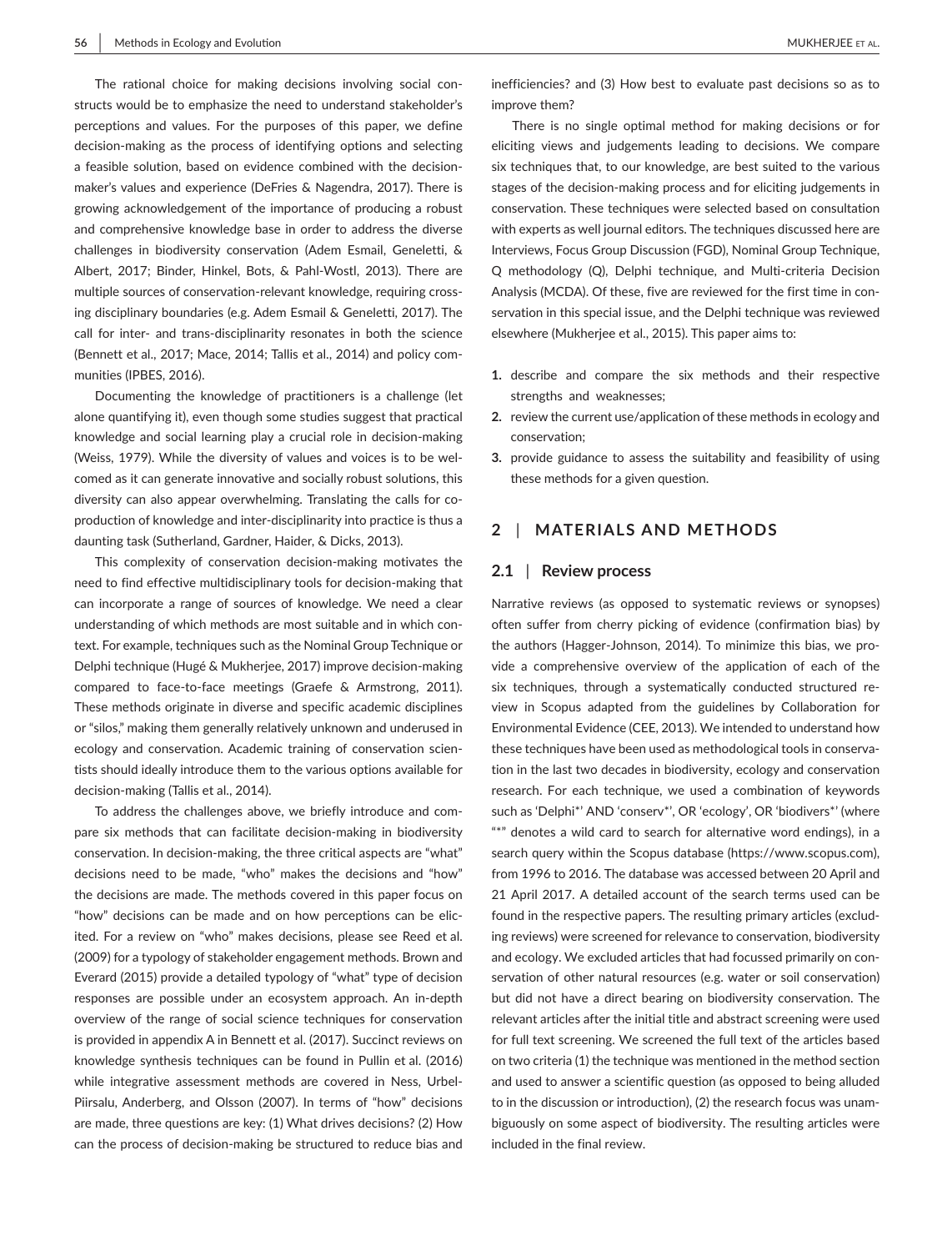A total of 548 papers have been covered in this special issue most of which related to Interview (*n* = 227) and FGD (*n* = 170), while the rest were Q (51), NGT (14) and MCDA (86). In addition, in order to cover the most recent papers since the publication of the earlier review for the Delphi technique (Mukherjee et al., 2015), we updated the database as of 4 March 2017. The earlier paper (Mukherjee et al., 2015) had 36 studies, while the revised database has 49. To maintain parity across all techniques, we selected a subset of studies from each of the techniques for comparison (subset of papers for Interviews ( $n = 107$ ) and FGD ( $n = 116$ ), all of the rest ( $Q = 51$ , NGT = 14, MCDA = 86 and Delphi = 49). Thus, this paper is based on a subset of 423 of the total 548 papers. A common protocol was used for reviewing the literature for all the methods (Annex S1). This protocol included the decision context, geographic scale, sample size (group size), duration, rationale for choosing the method and its use with other methods. Advantages and disadvantages experienced by authors in their application of each method were also noted when mentioned.

# **3** | **RESULTS**

## **3.1** | **Brief description of the methods**

The key questions that typically need considering when selecting a technique to aid decision-making or elicit perceptions span three aspects: *Conceptual* (Which methods can be used in which circumstance to achieve which objective? How to make the case for using a particular method as opposed to another?), *Logistic* (does the method require external guidance or expert assistance? What are the main requirements in terms of labour, skills and money?), and *Complexity* (Does the situation involve a high level of conflict?).

To answer each of these questions, we first divide decision-making into seven chronological steps based on the traditional policy cycle. These steps can be broadly categorized into pre-decision, decision and post-decision, analogous to ex ante and ex post evaluation in the policy cycle. Pre-decision includes understanding perspectives, which may be useful for making subsequent decisions. Decision (steps 2-5) refers to the actual process of engaging stakeholders to reach a consensus. Post-decision could include gathering feedback on a management intervention that is already in place or evaluating the impact of an existing policy. This feedback can be used to improve subsequent decisions or to draft new policies. The seven steps for decision-making are as follows:

- **1.** Pre-decision: Gathering baseline information that could be relevant to defining or assessing the extent of a problem where decision-making is needed.
- **2.** Decision: Problem definition.
- **3.** Decision: Identification of options.
- **4.** Decision: Ranking/prioritization/selection of options.
- **5.** Decision: Generating consensus.
- **6.** Post-decision: Implementation.
- **7.** Post-decision: Evaluation.

The chosen methods are briefly described below as they have been already described in detail in respective papers in this special issue (see references at the end of each technique). These articles provide the best practice guidelines for each of the techniques for conservation purposes or applications. For detailed descriptions of the methods, please refer to the original sources provided in these cited articles.

*An Interview* is an interchange between two or more people in which one of them attempts to elicit information or expressions of opinion or belief from the other person or persons. Interviews can be structured, semi-structured or unstructured in format (Young et al., 2017).

*Focus Group Discussion* is a technique where a researcher assembles a group of individuals to discuss a specific topic, aiming to draw from the complex personal experiences and personal actions, beliefs, perceptions and attitudes of the participants through a moderated interaction (Nyumba, Wilson, Derrick, & Mukherjee, 2017).

*Nominal Group Technique* is an interactive group decision-making technique primarily targeted at gathering consensus. Participants are requested to provide information silently and individually (hence nominal) to questions asked by a moderator. The moderator collates all the information and creates a list of unique items. Subsequently, the participants are asked to prioritize these items following a collective (hence group) discussion (Hugé & Mukherjee, 2017).

*Q Methodology* is a method to understand the main perspectives or opinions on a topic, within a group of key actors. Respondents are asked to rank a set of items that prompt a subjective opinion (such as from most agree to most disagree). It then uses multivariate data reduction techniques to synthesize all the rankings into a typology of perspectives about the issue under consideration (A. Zabala, C. Sandbrook, & N. Mukherjee, unpublished data).

The Delphi technique is a group-based, anonymous and iterative technique with controlled feedback. The Delphi technique is traditionally aimed at gathering consensus on a complex topic from a group of experts (Mukherjee et al., 2015).

*Multi-criteria Decision Analysis* is a method to support decisionmaking that explores the balance between the pros and cons of different alternatives to accomplish a specific goal. It assesses the performance of alternatives across criteria, and therefore assists in framing decision problems, exploring trade-offs, formulating a decision and testing its robustness (Adem Esmail & Geneletti, 2017).

## **3.2** | **Comparison of the techniques**

The suitability of a technique depends on a combination of its stage in the decision-making process, logistical issues and the degree of conflict. Three of the techniques (Interviews, Q method and FGD) are not used for making decisions as such but are highly useful for eliciting views. If the objective is to consult and understand the perceptions of stakeholders before a decision is made, then one might use Interviews or FGD. If the aim is to understand the interlinkages in opinions between topics or patterns of perspectives, the Q methodology may be more appropriate. Once the drivers are understood and the aim is to prioritize decision alternatives, MCDA or its variants (e.g.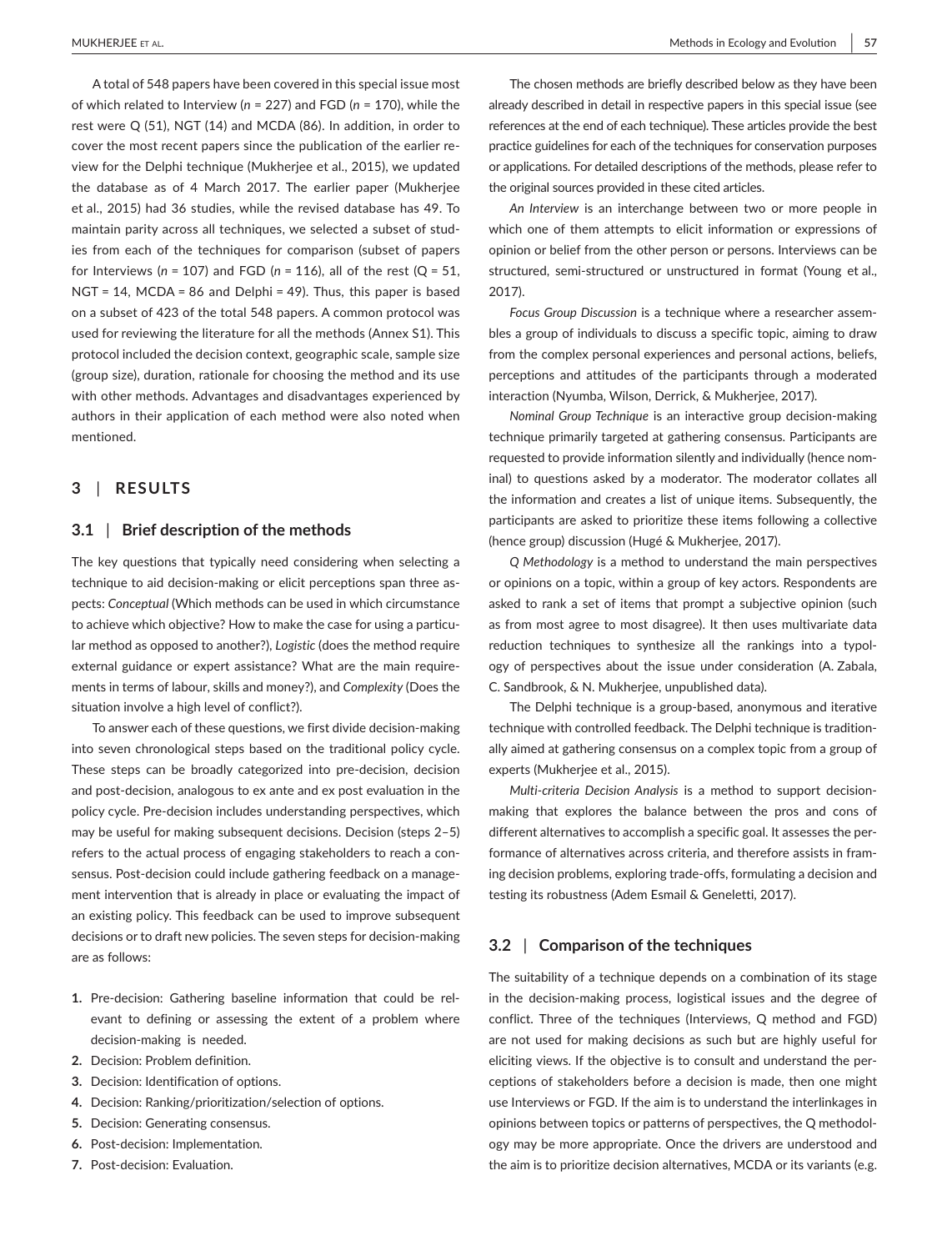

FIGURE 2 Geographical scope and decision context of the studies for each of the techniques reviewed in this paper (n = 423). Sub-national = sites within one country, National = country level, Multi-country = two or more countries, including resources shared by a number of countries, e.g. transboundary areas, Global = worldwide in scope. The radii of the circles are proportional to the square root of the number of studies FIGURE 3 Flowchart of suitable methods based on the seven

Analytic Hierarchy Process) may be more suited (see Anselin, Meire, & Anselin, 1989). These patterns of usage are also highlighted in the overview of studies (Figure 2). Multi-criteria methods may build upon baseline information gathered through other techniques (Interviews, FGD, Nominal Group Technique or Delphi). For instance, in the review we noted that workshops, Delphi technique, FGD, and face-to-face meetings have been used to understand the values and perceptions of stakeholders. However, if the aim is to evaluate a decision that has already been made (e.g. a management intervention or policy already in place), then one may use the FGD method (group-based) or Interview and Q methodology (both individual-based). We created a flowchart to guide users based on the decision context and the methods reviewed in this paper (Figure 3).

In terms of logistical constraints, both FGD and Interviews require relatively larger sample sizes compared to Q, Nominal Group Technique or the Delphi technique (Table 1). For understanding global scale issues the Delphi technique (iterative online and anonymous) is suitable, as geographic proximity is not required. However, organizing a Delphi technique as well as Q can take considerable pre-planning and preparation time. Our analysis of the application of five of the techniques that directly involve consulting people is presented in Table 1. MCDA is not included here as it builds upon the social data gathered by the other techniques.

The Delphi technique, Nominal Group Technique and FGD also require a highly skilled facilitator team (Table 1). Good communication and observation skills, ability to build a rapport and attention to detail are required for all the techniques. However, group-based

Flowchart of decision making steps with suitable methods



decision-making steps. (Int = Interviews, FGD = Focus Group Discussion, NGT = Nominal Group Technique, MCDA = Multi-criteria Decision Analysis). The suggestion of the methods for each of the seven steps is based on the reviewed applications of the techniques in conservation as well the consideration of three parameters (conceptual, logistic and complexity) discussed in this paper. The columns on the right represent the different stakeholder groups for which the techniques might be most suitable for through there is considerable room for flexibility

techniques such as Nominal Group Technique or FGD require a keen eye for conflict management and facilitation skills to keep the process participatory and encourage silent stakeholders. The Q methodology requires ample patience on the part of the researcher to give respondents adequate time to sort all the items during the sorting phase. Since the Delphi technique is primarily used for experts, it may need strong negotiation skills to arrive at a consensus when there are strong differences of opinion.

If the level of conflict is high and individuals might not be comfortable in a face to face setting, then one may use the Q methodology or anonymous Delphi technique. The Q methodology and Interviews are also free from biases such as group-think and dominance effect (see Table 2 below), which might affect group-based techniques such as Nominal Group Technique or FGD. Instead, if the objective is to rapidly reach a consensus (i.e. make a decision) in a face-to-face group setting where conflict is low, one may use the Nominal Group Technique.

While FGD s and Interviews are well-known, the Nominal Group Technique and Q methodology are still relatively unknown (Figure 4).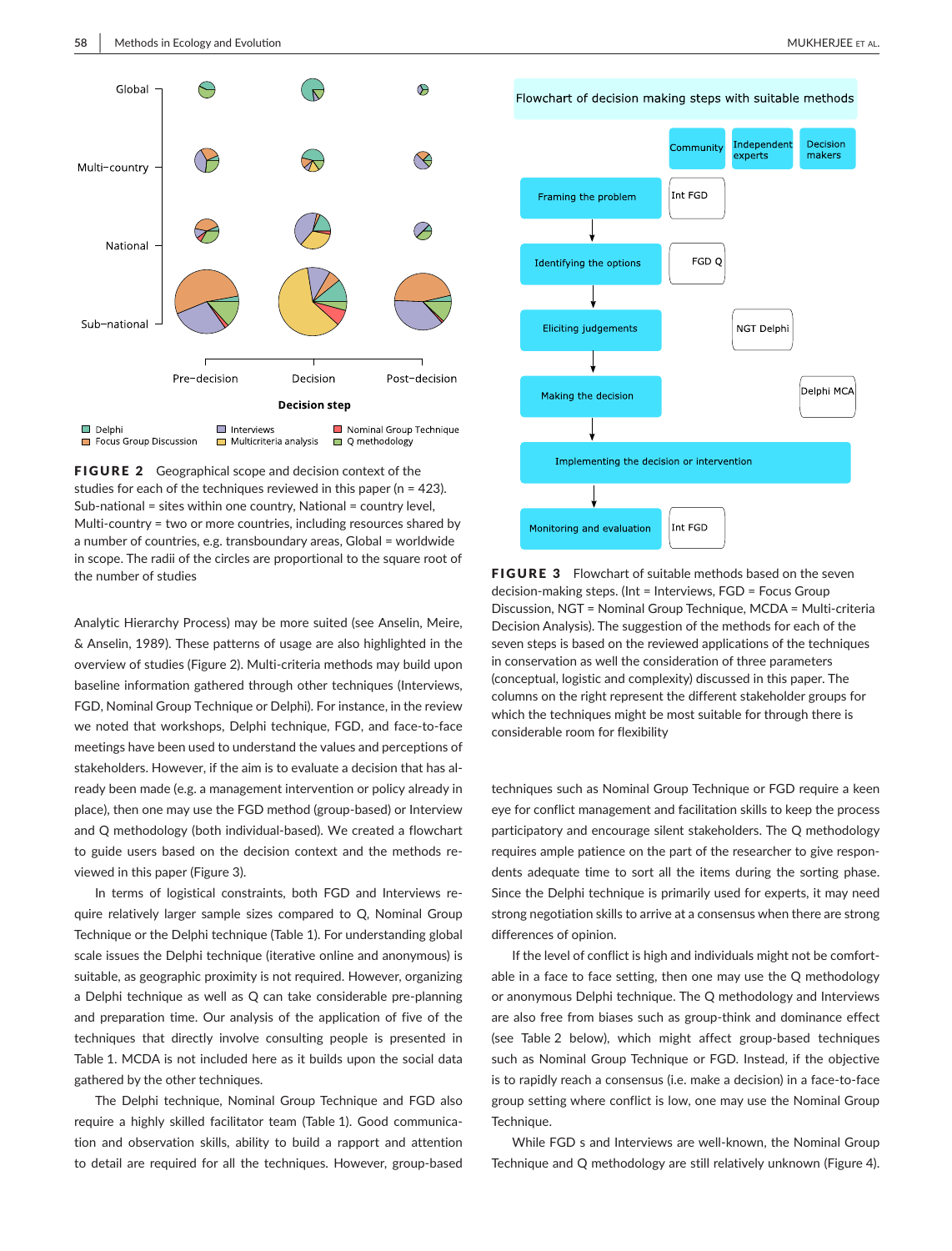|                                                                        | Key weaknesses                                 | Requires extended time due to<br>associated with geographical<br>the care and the difficulties<br>proximity with prospective<br>sample group to conduct<br>interviews                                                                                                                                                                                                                                                                                                           | The researcher has less control<br>since the discussions depend<br>on participants' interaction<br>Data obtained is context<br>specific and subject to<br>Takes place outside the<br>participant's' natural<br>numerous biases.<br>environment                                   | Risk of bias in the generation of<br>Interpretation can be complex<br>cognitively demanding for<br>Ranking of items can be<br>and time-consuming<br>initial items to rank<br>participants | Time constraints: there may not<br>be enough time to reach<br>Risk of facilitator bias<br>representativeness<br>Risk of lack of<br>consensus        | Difficult to avoid convergence to<br>the group mean in iterations.<br>High dropout rate and poor<br>Considerable planning and<br>preparation time<br>response rate.                    |
|------------------------------------------------------------------------|------------------------------------------------|---------------------------------------------------------------------------------------------------------------------------------------------------------------------------------------------------------------------------------------------------------------------------------------------------------------------------------------------------------------------------------------------------------------------------------------------------------------------------------|----------------------------------------------------------------------------------------------------------------------------------------------------------------------------------------------------------------------------------------------------------------------------------|-------------------------------------------------------------------------------------------------------------------------------------------------------------------------------------------|-----------------------------------------------------------------------------------------------------------------------------------------------------|----------------------------------------------------------------------------------------------------------------------------------------------------------------------------------------|
|                                                                        | Key strengths                                  | High face validity since the<br>relatively quick and overt<br>questions and answers in<br>participant observation<br>establish the accurate<br>Option to complement<br>interviewer is able to<br>understanding of the<br>interview data with<br>Easy to implement<br>the first instance                                                                                                                                                                                         | Easy, inexpensive and quick<br>Participatory and enhances<br>the relationship between<br>the researchers and the<br>High face validity<br>to implement<br>researched                                                                                                             | Small, well-selected samples<br>Combination of qualitative<br>Systematic and structured<br>quantitative evidence.<br>depth and semi-<br>are sufficient                                    | Limited time and resources<br>Easy comparison between<br>List of options ranked in<br>groups of participants<br>order of preference<br>requirements | Iterative hence provides the<br>emerge as it is anonymous<br>option to revise estimates<br>Suitable for high conflict<br>Allows true opinion to<br>situations                          |
|                                                                        | Facilitator skills                             | detail and use non-directive probes<br>Ability to listen and pay attention to<br>when engaged in an unstructured/<br>and engage in a conversation with<br>Ability to write fast and accurately<br>the question without influencing<br>or prompts to obtain answers to<br>able to effectively ask questions<br>and memorize events especially<br>Communication skills: Should be<br>conversational interview when<br>recording is not allowed<br>the respondents.<br>the answers | Good communication, observational<br>impartial and humorous to keep<br>Flexibility and adaptability to the<br>flow of discussion outside the<br>Ability to build rapport, remain<br>the discussion relaxed and<br>facilitators' control<br>and listening skills<br>participatory | Patience: giving respondents ample<br>Being able to help respondents in<br>the ranking, without biasing<br>time to sort items                                                             | Creating safe space for discussion<br>Encouraging silent stakeholders                                                                               | Strong negotiation skills in case of<br>Encourage participants to explain<br>Ability to set clear guidelines (e.g.<br>estimates which are outliers<br>consensus criteria)<br>conflict. |
|                                                                        | Sample size per<br>study (median<br>and range) | 87 (1-1,400)                                                                                                                                                                                                                                                                                                                                                                                                                                                                    | 60 (15-240)                                                                                                                                                                                                                                                                      | 31 (10-189)                                                                                                                                                                               | $21(4 - 152)$                                                                                                                                       | $20(2 - 58)$                                                                                                                                                                           |
|                                                                        | administration<br>Sample size<br>for each      | 1 (individual<br>technique)                                                                                                                                                                                                                                                                                                                                                                                                                                                     | $4 - 10$                                                                                                                                                                                                                                                                         | technique)<br>1 (individual                                                                                                                                                               | $5(4-21)$                                                                                                                                           | $20(2 - 58)$                                                                                                                                                                           |
|                                                                        | <b>Total time</b><br>taken per<br>study        | 5-6 months                                                                                                                                                                                                                                                                                                                                                                                                                                                                      | 4-5 months                                                                                                                                                                                                                                                                       | $2-3$ months                                                                                                                                                                              | $1-10$ days                                                                                                                                         | $2 - 4$ months                                                                                                                                                                         |
| Comparison of five techniques used for decision-making in conservation | administration<br>Time taken<br>for each       | (typically 87')<br>60'-90 75'                                                                                                                                                                                                                                                                                                                                                                                                                                                   | (typically 105')<br>$60' - 180'$                                                                                                                                                                                                                                                 | (typically 60')<br>$30' - 90'$                                                                                                                                                            | $30' - 150'$                                                                                                                                        | $20' - 30'$                                                                                                                                                                            |
|                                                                        | Post-decision<br>(%)                           | 57                                                                                                                                                                                                                                                                                                                                                                                                                                                                              | 34                                                                                                                                                                                                                                                                               | 22                                                                                                                                                                                        | $\overline{\phantom{a}}$                                                                                                                            | $22$                                                                                                                                                                                   |
|                                                                        | Decision<br>(%)                                | 27                                                                                                                                                                                                                                                                                                                                                                                                                                                                              | $\circ$                                                                                                                                                                                                                                                                          | 76                                                                                                                                                                                        | 71                                                                                                                                                  | $\overline{71}$                                                                                                                                                                        |
|                                                                        | Pre-decision<br>(%)                            | $36$                                                                                                                                                                                                                                                                                                                                                                                                                                                                            | 57                                                                                                                                                                                                                                                                               | $\sim$                                                                                                                                                                                    | 21                                                                                                                                                  | $\overline{4}$                                                                                                                                                                         |
| TABLE 1                                                                | Name of the<br>method                          | Interviews<br>$(n = 107)$                                                                                                                                                                                                                                                                                                                                                                                                                                                       | Focus group<br>discussion<br>$(n = 116)$                                                                                                                                                                                                                                         | $Q$ methodology<br>$(n = 51)$                                                                                                                                                             | Nominal group<br>technique<br>$(n = 14)$                                                                                                            | technique<br>$(n = 49)$<br>Delphi                                                                                                                                                      |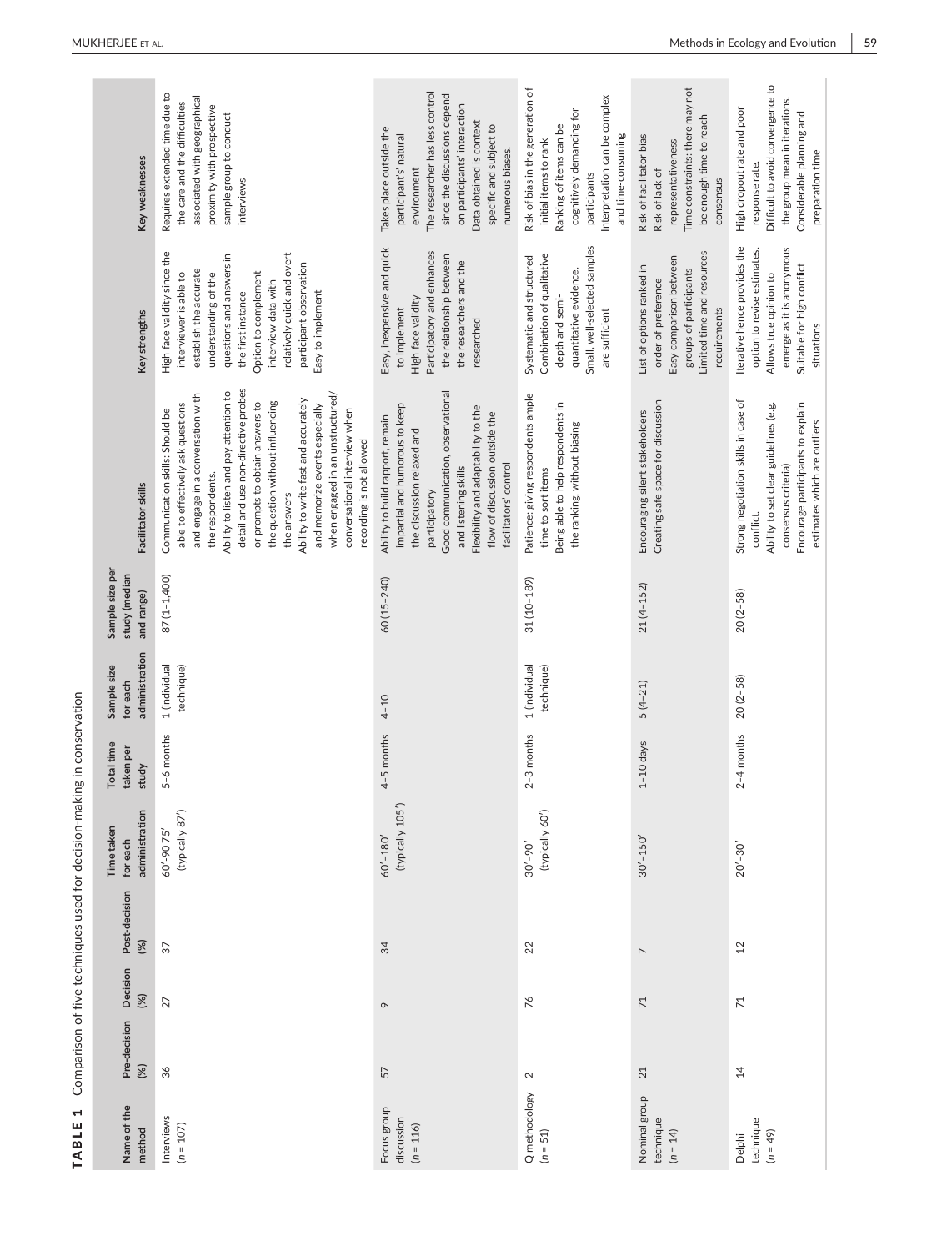| Name of the bias                 | <b>Brief description</b>                                                                                                                                                                                                                                                                                                                                                                                                | Methods most affected | Methods not<br>affected |
|----------------------------------|-------------------------------------------------------------------------------------------------------------------------------------------------------------------------------------------------------------------------------------------------------------------------------------------------------------------------------------------------------------------------------------------------------------------------|-----------------------|-------------------------|
| Production blocking              | In a brainstorm session, one cannot think of new ideas while listening<br>to others in the group at the same time. Individuals need to wait to<br>verbalize an idea while someone else is talking and this leads to<br>blocking of the thought process. One may even forget the initial idea<br>due to limitations of the short term memory                                                                             | <b>FGD</b>            | NGT, Delphi             |
| Free riding or social<br>loafing | People reduce their effort when working in a group as opposed to<br>working alone, expecting other group members to complete the task                                                                                                                                                                                                                                                                                   | <b>FGD</b>            | NGT, Delphi             |
| Hindsight bias                   | Individuals believe that they "knew it all along" i.e. an event is more<br>predictable after it has already occurred than a priori                                                                                                                                                                                                                                                                                      | Interviews, NGT, MCA  |                         |
| Hidden profile                   | In a group discussion some information is shared by all members but<br>other pieces of information are not shared                                                                                                                                                                                                                                                                                                       | <b>FGD</b>            | Q                       |
| Overconfidence effect            | Tendency of an individual to have higher subjective confidence in her/<br>his judgement than objective accuracy would allow                                                                                                                                                                                                                                                                                             | NGT, Interviews, FGD  | Delphi                  |
| Information cascade              | An individual modifies his actions or decisions based on observations<br>of others in the group at the cost of her/his own information or<br>judgement                                                                                                                                                                                                                                                                  | <b>FGD</b>            |                         |
| Myopic loss aversion             | Individuals temporarily lose sight of the big picture and concentrate on<br>the immediate problem at hand. This may lead to erratic decisions<br>which are not beneficial in the long term                                                                                                                                                                                                                              | All                   |                         |
| Confirmation bias                | Individuals tend to selectively search for, interpret or recall informa-<br>tion that confirm their own pre-existing beliefs                                                                                                                                                                                                                                                                                            | All                   |                         |
| Semmelweis reflex                | Individuals reject new evidence that contradicts a paradigm                                                                                                                                                                                                                                                                                                                                                             | All                   |                         |
| Naïve realism                    | An individual thinks that her/his reality is more objective and unbiased<br>compared to those who hold a different opinion                                                                                                                                                                                                                                                                                              | All                   |                         |
| Shared information bias          | The tendency of individuals in a group to discuss preferentially the<br>information that is familiar to all compared to information which only<br>a few know                                                                                                                                                                                                                                                            | FGD, NGT, Delphi      |                         |
| Evaluation<br>apprehension       | In a group, individuals are concerned about how they are being judged<br>by others and this affects their decision outcomes                                                                                                                                                                                                                                                                                             | NGT, FGD              | Delphi                  |
| Dominance effect <sup>a</sup>    | Individuals who are perceived to be dominant (even though they might<br>not have better decision-making abilities) tend to have a dispropor-<br>tionate influence in group decision-making than others                                                                                                                                                                                                                  | FGD                   |                         |
| Halo effect <sup>a</sup>         | An individual's decisions or perceptions are coloured by perceptions of<br>attributes (e.g. charisma. attractiveness) that are totally unrelated to<br>the topic being evaluated                                                                                                                                                                                                                                        | <b>FGD</b>            |                         |
| Group think <sup>a</sup>         | Individuals in a group tend to seek concurrence among the group at<br>the expense of independent critical thinking. Members tend to avoid<br>creating disunity and support the decisions taken by the majority or<br>the perceived leader of the group. The desire or pressure to be<br>accepted as a good group member leads to acceptance of the<br>majority solution that may not be logical or scientifically sound | FGD                   |                         |
| Egocentrism <sup>a</sup>         | Individuals tend to preferentially rate their own opinion higher than<br>that of others                                                                                                                                                                                                                                                                                                                                 | <b>FGD</b>            |                         |

**TABLE 2** List of potential biases affecting group-based decision-making. The ones with  $\binom{a}{1}$  have been described briefly in an earlier paper (Mukherjee et al., 2015). (FGD, Focus group discussion; NGT, Nominal Group Technique)

Nominal Group Technique often suffers from being confused with the Delphi technique. We noted 11 cases where studies used a Nominal Group Technique but incorrectly reported it as the (modified) Delphi technique. Figure 4 also shows that FGD has been extensively used in the global South (particularly in Africa) for site-specific studies. This might be a reflection of the relative ease with which the technique can be applied and cultural aspects that underpin the preference of interactive group-based settings.

# **3.3** | **Biases in decision-making**

There are a range of psychological biases that can distort decisionmaking and reduce its effectiveness (Table 2). The precise manner in which decisions are made (e.g. in groups or individually) makes the decision process susceptible to certain types of bias. Groups are more rational decision-makers than individuals for a range of decisionmaking contexts. For instance, groups reduce the overconfidence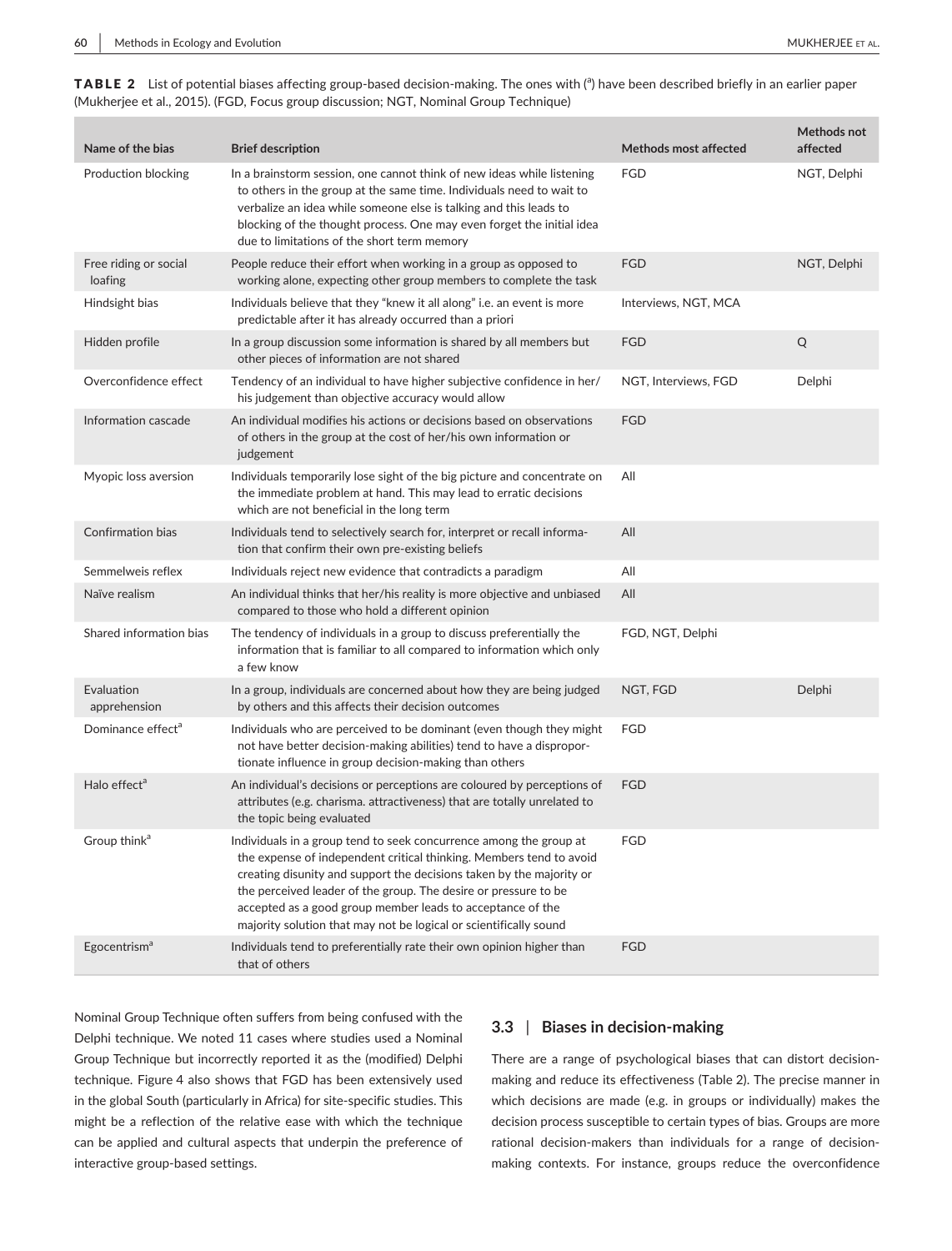

FIGURE 4 Geographical distribution of each of the six techniques applied in conservation decision-making. Studies that were conceptual or had a global reach have not been included in the map. For studies covering more than one country, all the countries have been included in the map

effect by 24% in comparison to individuals (see review in Kugler, Kausel, & Kocher, 2012). Groups are also better than individuals in addressing information cascade bias, learning faster and engaging better in strategic play (Kugler et al., 2012). Using a group-based technique (Nominal Group Technique or Delphi technique) can thereby harness the collective power of the minds in the group. However, in interactive settings group-based techniques can be susceptible to biases such as production blocking, group think, dominance effect and halo effect. To illustrate this further, we outline a selection of key biases that can affect each of the methods (Table 2). These biases are selected based on a systematic review on group and individual decisionmaking (Mukherjee, Dicks, Shackelford, Vira, & Sutherland, 2016). Though these biases cannot be overcome completely, it is important to be cognizant of them if and when they arise. Using an anonymous technique such as the Delphi technique can help in addressing some of the biases affecting interactive settings.

# **4** | **DISCUSSION**

Calls to integrate more social sciences in conservation are duly acknowledged (Bennett et al., 2017; Marshall et al., 2017), yet scientists, conservation practitioners and decision-makers need guidance on how to realize this integration. Methodological rigour is a prerequisite to achieve a fruitful integration of human perceptions and values, as well as expert opinions in support of effective conservation (Miller, Minteer, & Malan, 2011). As conservation decisions are based on the interaction between values, evidence, interests and biases (Levine, Chan, & Satterfield, 2015), there is a need for targeted and adequate methods that allow to address this web of decision-influencing factors. We provide a comparative analysis of a range of methods that researchers can use in support of inclusive decision-making. All the methods reviewed are increasingly being used in support of conservation decision-making, e.g. half the papers that have used the Q methodology in conservation were published in the last 3 years. However, there is a paucity of discussion about how they can specifically aid conservation management and of the specific challenges of using them in conservation.

This structured review of six key methods to aid decision-making allowed us to identify the strengths and limitations of each. The list of techniques is certainly not exhaustive. Two commonly used methods that are not covered here are questionnaires (surveys) and choice modelling. The survey technique is also used to understand perceptions of stakeholders. However, it has already been reviewed elsewhere (White, Jennings, Renwick, & Barker, 2005). Choice modelling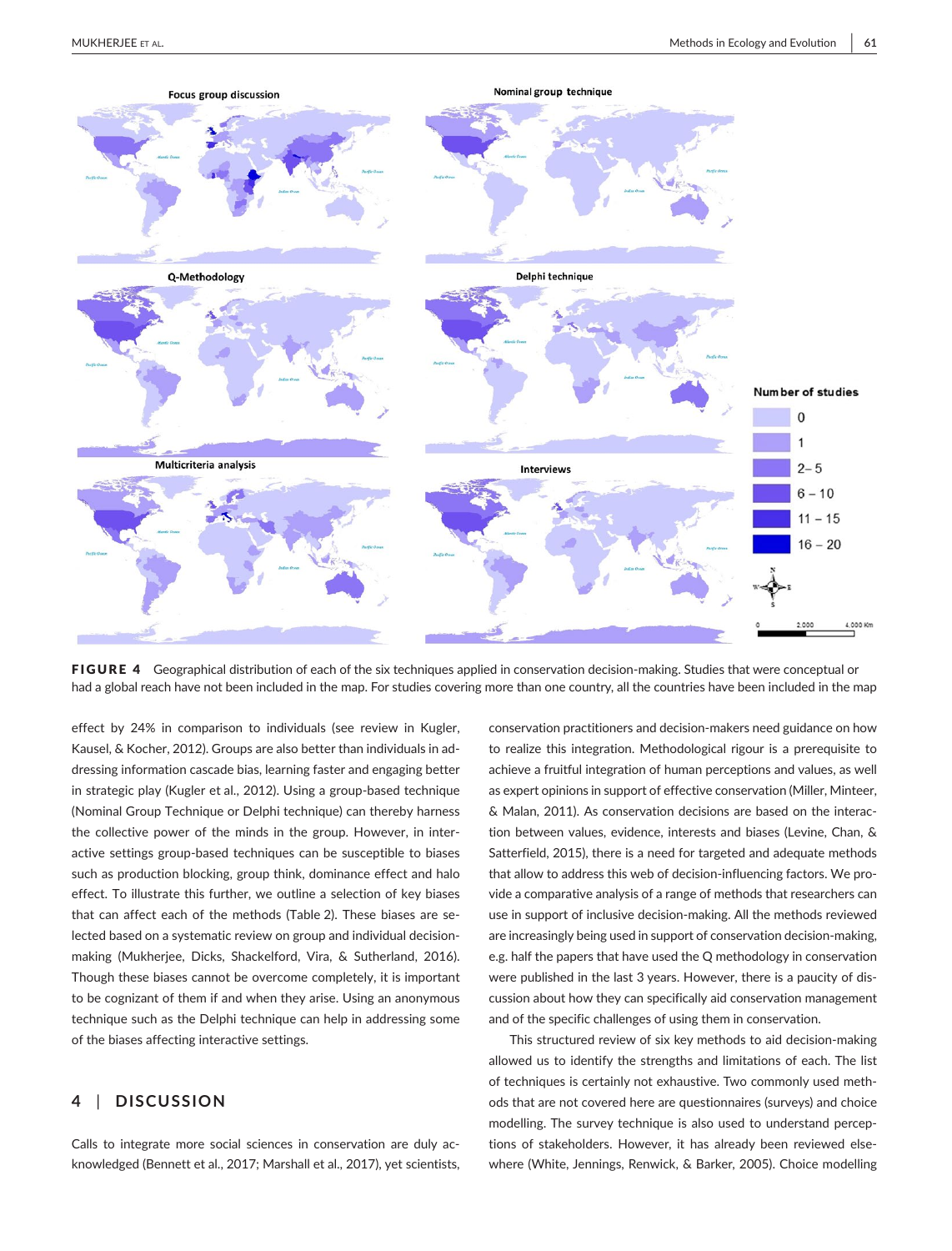is useful for assigning value to environmental goods and services or for gathering baseline information on illegal behaviours or controversial issues, which are difficult to discern otherwise (e.g. in the case of orchid trade Hinsley, Verissimo, & Roberts, 2015). These could be combined within the scope of an Interview or survey (if individually administered) or a FGD (if group-based) and are thereby complementary to the techniques already covered in this paper.

A consistent pattern was observed in the reporting of the studies reviewed. Only a handful of papers justified their choice of technique (see reviews in Nyumba et al., 2017; Young et al., 2017; A. Zabala, C. Sandbrook, N. Mukherjee, unpublished data), which may reflect the fact that the variety of available methods is relatively unknown, and/ or that many researchers applying these methods in the field of conservation are not adequately trained to report on the methodological aspects of social science methods with the required clarity and rigour. This situation hampers a systematic selection, justification and uptake of a much-needed social science methodological toolkit in conservation decision-making. Most reviewed studies did not report the duration of the study, sample size or number of iterations or whether ethics clearance was obtained before the study. Rarely have the studies provided a critical reflection of the advantages and disadvantages of using the method selected. Consequently, to address these gaps, and to aid better reporting in the future, each paper in this issue provides a flowchart explaining the key steps for that technique.

A significant caveat in this exercise is the overarching bias on peer-reviewed literature and that published in the English language. Language (both natural language and technical jargon) is a considerable barrier in the science–policy interface (Amano, Gonzalez-Varo, & Sutherland, 2016). Perhaps a reading of the literature in other languages would add to the nuances of decision-making in different settings. However, it was beyond the scope of this paper to investigate literature in other languages or grey literature sources.

This paper complements conceptual papers introducing the need for and the diversity of social science methods (such as Bennett et al., 2017) by providing a detailed comparison of the aims, practical steps, strengths and weaknesses of a range of methods. Bridging the jargon and concepts gap is a key step, in addition to the need to provide practical, science-based advice on which method to use when. This is what the present review aims to achieve. We hope that this review will lead to further insights and clarity regarding the suitability of the different methods, in order to integrate the social component into conservation research in a systematic and rigorous way.

## **ACKNOWLEDGEMENTS**

N.M. was funded by the Fondation Wiener Anspach and the Scriven post doctoral fellowship. J.H. is funded by the Belgian National Fund for Research (FRS-FNRS) and the KLIMOS-ACROPOLIS project. N.T.O. was funded by Cambridge Overseas Trusts, The Wildlife Conservation Society, Wildlife Conservation Network and WildiZe Foundation. B.A.E. is funded by EU Horizon 2020 ESMERALDA Project, grant agreement no. 642007. W.J.S. is funded by Arcadia. Pinaki Bhattacharya is thanked for proof-reading the manuscript.

## **AUTHORS' CONTRIBUTIONS**

N.M. and J.H. came up with the idea. A.Z. and T.N. designed Figures 1, 2 and 4. N.M. wrote the paper. All authors contributed to the review, Table 1 and read and edited the various versions of the paper.

## **DATA ACCESSIBILITY**

The data used in the production of figures is freely accessible in the Supporting information.

## **ORCID**

*Nibedita Mukherjee* <http://orcid.org/0000-0002-2970-1498> *Aiora Zabala* <http://orcid.org/0000-0001-8534-3325> *Jean Hug[e](http://orcid.org/0000-0002-2239-9783)* <http://orcid.org/0000-0002-2239-9783> *Blal Adem Esmail* <http://orcid.org/0000-0003-1377-565X>

#### **REFERENCES**

- Adem Esmail, B., & Geneletti, D. (2017). Design and impact assessment of watershed investments: An approach based on ecosystem services and boundary work. *Environmental Impact Assessment Review*, *62*, 1–13. <https://doi.org/10.1016/j.eiar.2016.08.001>
- Adem Esmail, B., Geneletti, D., & Albert, C. (2017). Boundary work for implementing adaptive management: A water sector application. *Science of the Total Environment*, *593–594*, 274–285. [https://doi.org/10.1016/j.](https://doi.org/10.1016/j.scitotenv.2017.03.121) [scitotenv.2017.03.121](https://doi.org/10.1016/j.scitotenv.2017.03.121)
- Amano, T., Gonzalez-Varo, J. P., & Sutherland, W. J. (2016). Languages are still a major barrier to global science. *PLoS Biology*, *14*, e2000933.
- Anselin, A., Meire, P. M., & Anselin, L. (1989). Multicriteria techniques in ecological evaluation: An example using the analytical hierarchy process. *Biological Conservation*, *49*, 215–229. [https://doi.](https://doi.org/10.1016/0006-3207(89)90037-2) [org/10.1016/0006-3207\(89\)90037-2](https://doi.org/10.1016/0006-3207(89)90037-2)
- Bennett, N. J., Roth, R., Klain, S. C., Chan, K., Christie, P., Clark, D. A., … Wyborn, C. (2017). Conservation social science: Understanding and integrating human dimensions to improve conservation. *Biological Conservation*, *205*, 93–108.<https://doi.org/10.1016/j.biocon.2016.10.006>
- Binder, C. R., Hinkel, J., Bots, P. W. G., & Pahl-Wostl, C. (2013). Comparison of frameworks for analyzing social-ecological systems. *Ecology and Society*, *18*, 26.
- Brown, I., & Everard, M. (2015). A working typology of response options to manage environmental change and their scope for complementarity using an Ecosystem Approach. *Environmental Science & Policy*, *52*, 61–73. <https://doi.org/10.1016/j.envsci.2015.05.006>
- CEE. (2013). Collaboration for environmental evidence guidelines for systematic review and evidence synthesis in environmental management. Version 4.2. Environmental Evidence.
- Chan, K. M., Balvanera, P., Benessaiah, K., Chapman, M., Diaz, S., Gomez-Baggethun, E., … Turner, N. (2016). Why protect nature? Rethinking values and the environment. *Proceedings of the National Academy of Sciences of the United States of America*, *113*, 1462–1465. [https://doi.](https://doi.org/10.1073/pnas.1525002113) [org/10.1073/pnas.1525002113](https://doi.org/10.1073/pnas.1525002113)
- DeFries, R., & Nagendra, H. (2017). Ecosystem management as a wicked problem. *Science*, *356*, 265–270. [https://doi.org/10.1126/science.](https://doi.org/10.1126/science.aal1950) [aal1950](https://doi.org/10.1126/science.aal1950)
- Fischer, A., & Young, J. C. (2007). Understanding mental constructs of biodiversity: Implications for biodiversity management and conservation. *Biological Conservation*, *136*, 271–282. [https://doi.org/10.1016/j.](https://doi.org/10.1016/j.biocon.2006.11.024) [biocon.2006.11.024](https://doi.org/10.1016/j.biocon.2006.11.024)